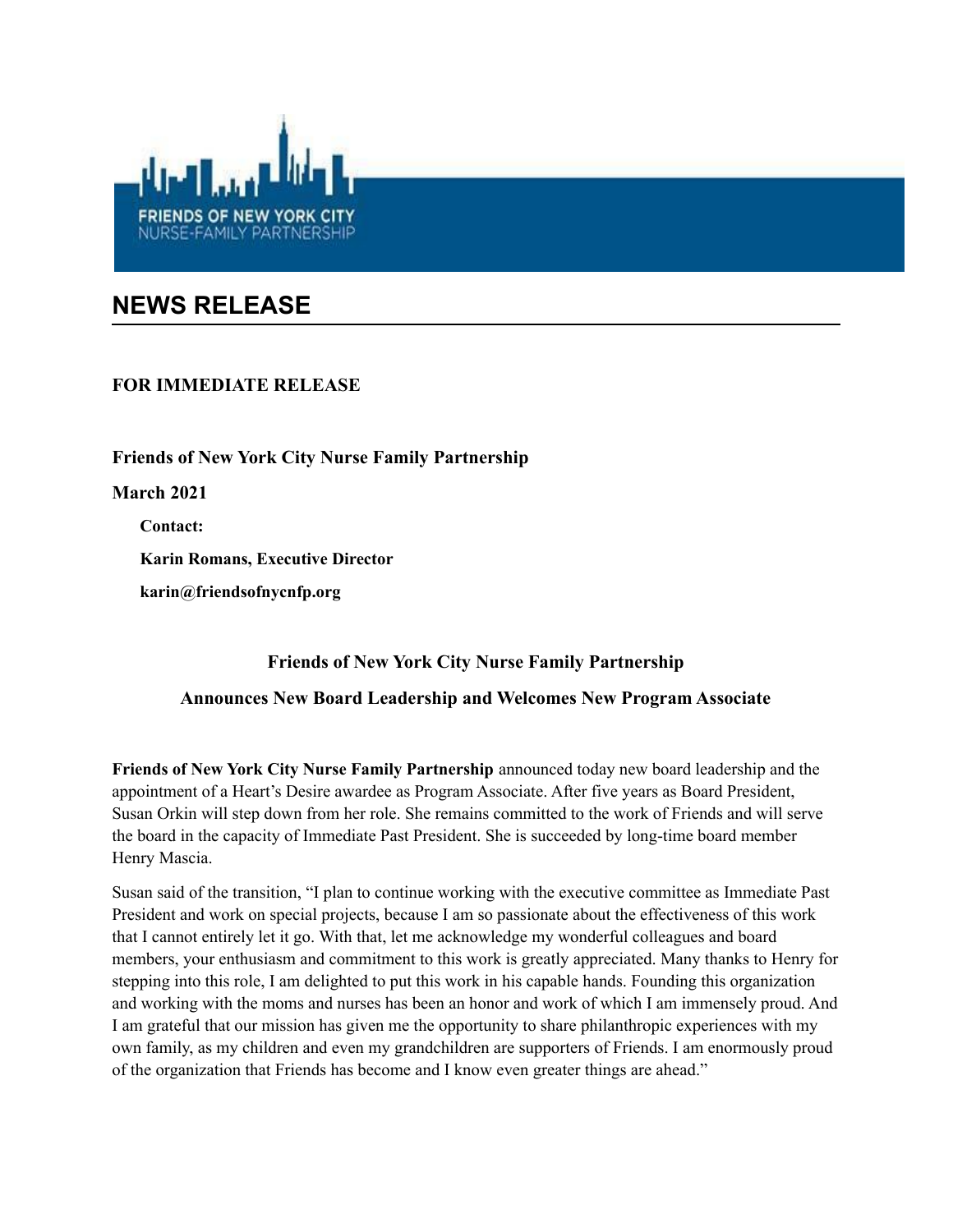Under Susan's leadership, Friends has more than quadrupled in size. Most importantly, they have developed programs that NFP considers vital and could not imagine doing without. After visiting NYC NFP with Chris Wasserstein in 2015, Susan was moved to create the organization believing it was the best anti-poverty program she had seen in her 35 years of social work experience. Because of Susan's hard work since the fruition of Friends, the organization currently provides over \$150,000 in Heart's Desire Fund awards and has helped women launch businesses, get their degrees, and provide for their families in life-changing ways.

"Susan has been the driving force behind Friends' growth and our success as an organization. I am honored to continue the work she started, and I hope she will enjoy some time traveling and with family,"said Henry.

Amidst the pandemic, Susan led the organization-wide pivot to address the urgent needs of mothers and families during COVID when resources were lacking or unavailable. Susan continues to spearhead the strategic planning committee in an effort to expand the organization's reach, resources, and team.

"There is no question this is an exciting time for Friends. The pandemic has highlighted the immense challenges facing mothers and Friends works with NYC NFP in unique ways to empower families. We are all so grateful to be part of life-changing work and thank Susan for her tireless efforts on behalf of families," said Karin Romans, Executive Director. "In addition to Susan, I want to thank Chris Wasserstein and Susan Chinitz who served as Vice-President and Secretary. Without our founding board's tireless efforts, we would not be where we are today. While I know none of them are going far, I hope this allows them so much-deserved down time. I want to thank Henry for stepping up from Treasurer to President. I look forward to working with our new executive team."

Below is a brief introduction of the new Board leadership:

**Henry Mascia**, **JD, President,** is a civil litigator and immigration attorney at Rivkin Radler, LLP. Henry and his wife, April, have supported the Nurse-Family Partnership for many years. They were inspired by the birth of their own children and the empirical data demonstrating the program's long-term positive effects on families.

**Ellen Cohen, Vice President,** has had a career as an individual gifts fundraiser and was recently a longtime board member of Summer Search NYC, a youth mentoring organization for low-income high school students. The organization helps guide teens to college through summer trips and professional mentoring. Ellen sees Friends of NYC NFP as a natural extension of what she has been doing and is thrilled that its support for moms and babies starts in pregnancy.

**Christina White, CPA, Treasurer,** is a director at PwC with over 12 years of experience providing accounting, audit, and business advisory services to both emerging growth companies as well as multinational companies within the technology, media & entertainment industries. Christina was inspired by the mission statement of Friends of NFP and was drawn to the program following personal life events. She sees the direct impact the organization can have on mothers and babies at a pivotal point in their lives and the hope and confidence the program instills in young mothers.

**Rebekah Wahba, Secretary,** is the Head of Aladdin Platform Product Analytics at BlackRock. She has spent two decades working at the intersection of financial services and technology. Her focus is on solving complex problems and driving change through the integration of data-driven insights. She is a